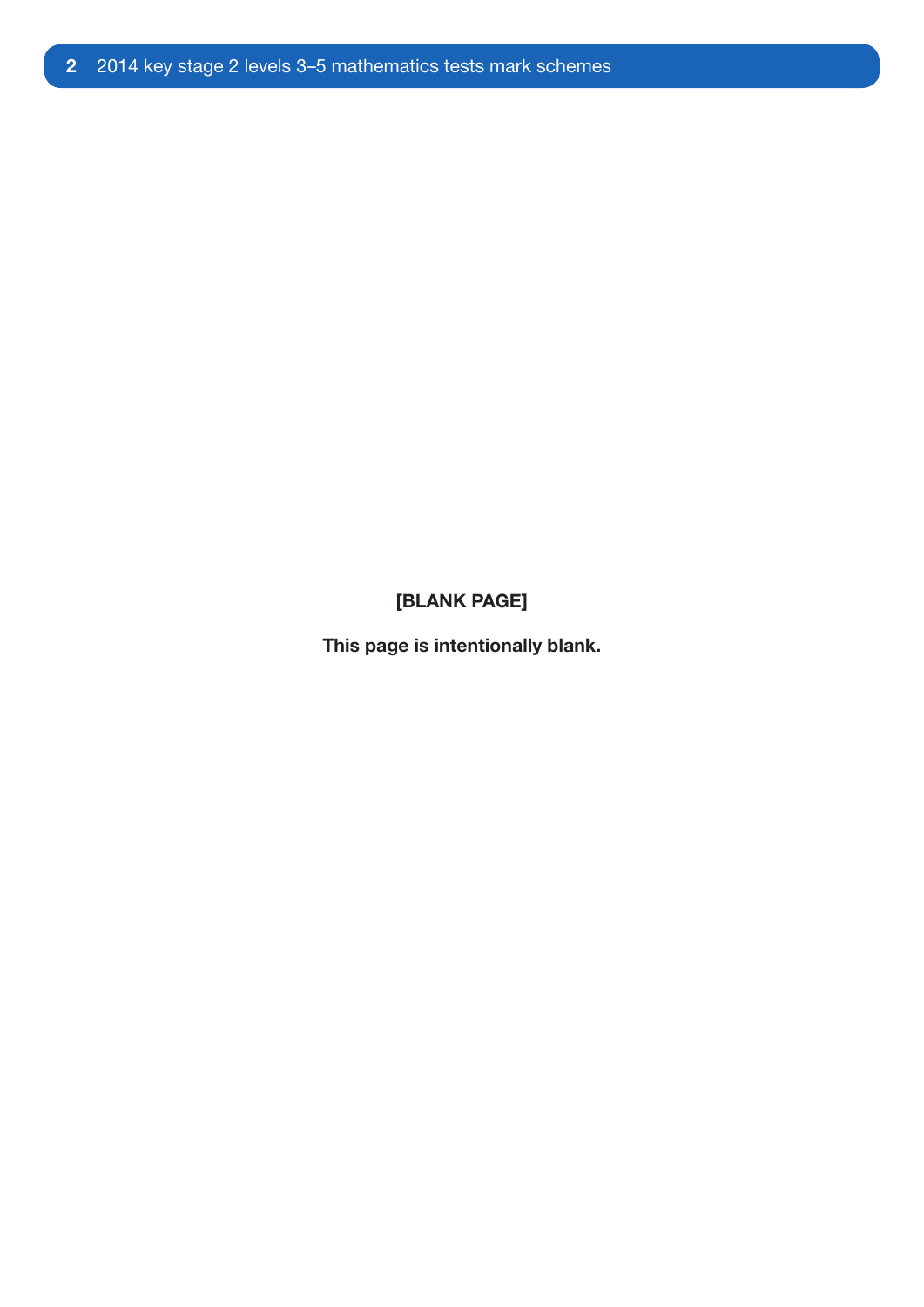# Introduction

The Standards and Testing Agency (STA) is responsible for the development and delivery of statutory tests and assessments. The STA is an executive agency of the Department for Education (DfE).

This booklet contains the mark schemes for the assessment of levels 3–5 mathematics. Level threshold tables will be available at www.education.gov.uk/ks2 from Tuesday 8 July, 2014.

The levels 3–5 mathematics test is made up of three papers and contains a total of 100 marks.

Mathematics Paper 1 and Paper 2 (40 marks each). Mental mathematics paper (20 marks).

From 2014 calculators can no longer be used by any children sitting the levels 3–5 mathematics test. Calculators are still permitted in paper 2 of the level 6 mathematics test.

As in previous years, external markers will mark the key stage 2 national curriculum tests. The mark schemes are made available to teachers after the tests have been taken.

The mark schemes were written and developed alongside the questions. Children's responses from trialling have been added as examples to the mark schemes to ensure they reflect how children respond to the questions. The mark schemes indicate the criteria on which judgements should be made. In applying these principles, markers use professional judgement based on the training they have received.

### The mathematics test mark schemes

The marking information for each question is set out in the form of tables, which start on page 8 of this booklet.

The 'Question' column on the left-hand side of each table provides a quick reference to the question number and the question part.

The 'Requirement' column may include two types of information:

- a statement of the requirements for the award of each mark, with an indication of whether credit can be given for correct working
- examples of some different types of correct response.

The 'Mark' column indicates the total number of marks available for each question part. On some occasions the symbol  $(v_1)$  may be shown in the 'Mark' column. The 'U' indicates that there is a Using and applying mathematics element in the question. The number, 1, shows the number of marks attributed to Using and applying mathematics in this question.

The 'Additional guidance' column indicates alternative acceptable responses, and provides details of specific types of response which are unacceptable. Other guidance, such as the range of acceptable answers, is provided as necessary.

Additionally, for the mental mathematics test, general guidance on marking is given on page 18, followed by the marking information for each question.

### Applying the mark schemes

To ensure consistency of marking, the most frequent queries about applying the mark schemes are listed on pages 4 and 5 along with the action the marker will take. This is followed by further guidance on pages 6 and 7 relating to the marking of questions that involve money, time and other measures. Unless otherwise specified in the mark schemes, markers will apply the following guidelines in all cases.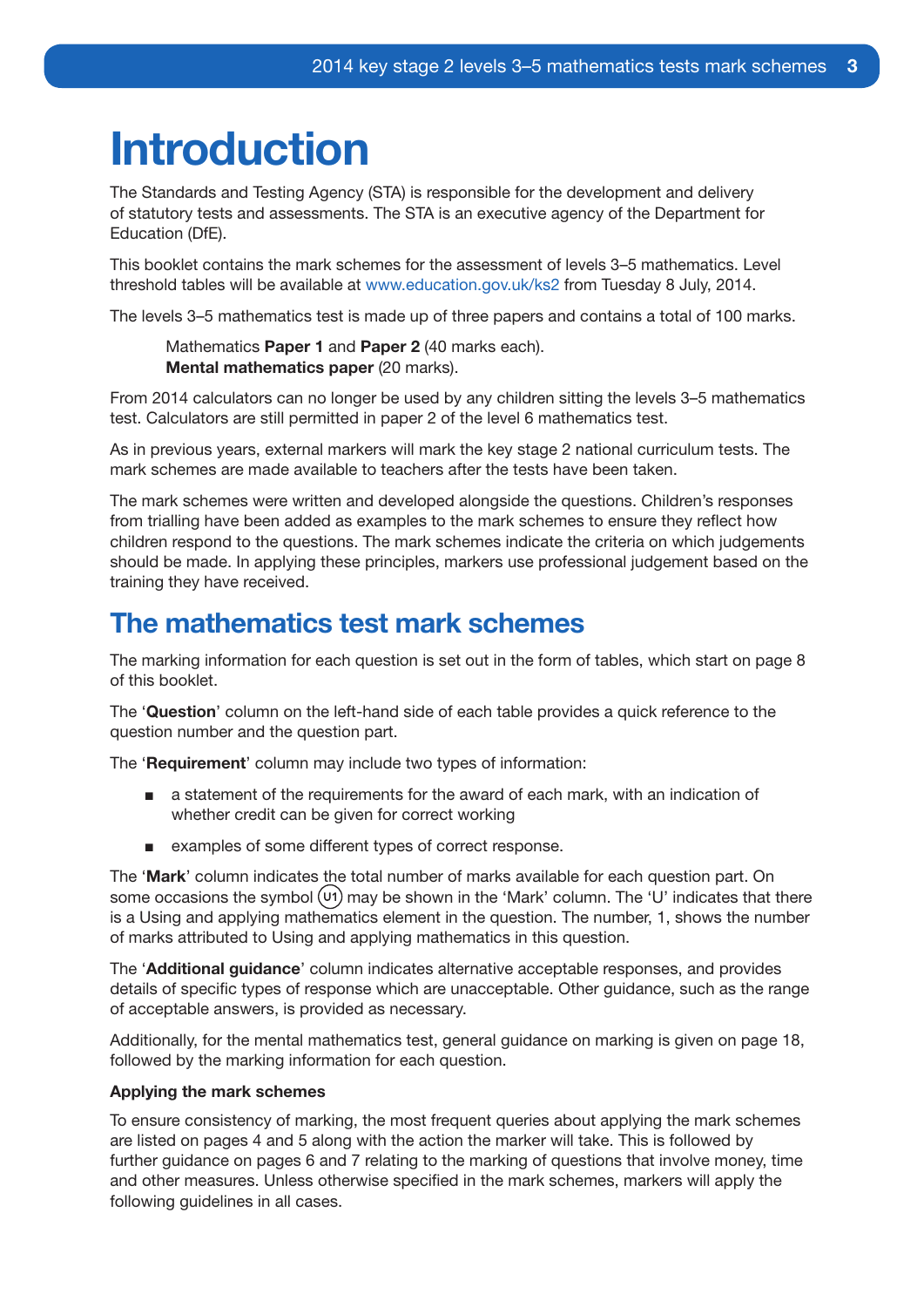# General Guidance in marking the levels 3–5 mathematics tests

| What if                                                                                                 | <b>Marking procedure</b>                                                                                                                                                                                                                                                                                                                                                                                                                                    |                                                                      |  |
|---------------------------------------------------------------------------------------------------------|-------------------------------------------------------------------------------------------------------------------------------------------------------------------------------------------------------------------------------------------------------------------------------------------------------------------------------------------------------------------------------------------------------------------------------------------------------------|----------------------------------------------------------------------|--|
| The child's response is numerically<br>or algebraically equivalent to the<br>answer in the mark scheme. | Markers will award the mark unless the mark scheme states otherwise.                                                                                                                                                                                                                                                                                                                                                                                        |                                                                      |  |
| The child's response does<br>not match closely any of the<br>examples given.                            | Markers will use their judgement in deciding whether the response corresponds with<br>the statement of the requirements given in the 'Requirement' column. Reference will<br>also be made to the 'Additional guidance' column and, if there is still uncertainty,<br>markers will contact the supervising marker.                                                                                                                                           |                                                                      |  |
| The child has responded<br>in a non-standard way.                                                       | Calculations, formulae and written responses do not have to be set out in any<br>particular format. Children may provide evidence in any form as long as its meaning<br>can be understood. Diagrams, symbols or words are acceptable for explanations<br>or for indicating a response. Any correct method of setting out working, however<br>idiosyncratic, will be accepted.                                                                               |                                                                      |  |
| There appears to be a misreading<br>affecting the working.                                              | This is when the child misreads the information given in the question and uses different<br>information without altering the original intention or difficulty level of the question. For<br>each misread that occurs, one mark only will be deducted.<br>In one-mark questions - 0 marks are awarded.<br>In two-mark questions that have a method mark $-1$ mark will be awarded if the correct<br>method is correctly implemented with the misread number. |                                                                      |  |
| No answer is given in the expected<br>place, but the correct answer is<br>given elsewhere.              | Where a child has shown understanding of the question, the mark(s) will be given.<br>In particular, where a word or number response is expected, a child may meet the<br>requirement by annotating a graph or labelling a diagram elsewhere in the question.                                                                                                                                                                                                |                                                                      |  |
| The child's answer is correct but<br>the wrong working is shown.                                        | A correct response will always be marked as correct.                                                                                                                                                                                                                                                                                                                                                                                                        |                                                                      |  |
| The response in the answer box is<br>wrong, but the correct answer is<br>shown in the working.          | Where appropriate, detailed guidance<br>will be given in the mark scheme, which<br>markers will follow. If no guidance is<br>given, markers will examine each case to<br>decide whether:<br>the incorrect answer is due to a<br>п<br>transcription error<br>the child has continued to give<br>п<br>redundant extra working which does<br>not contradict work already done                                                                                  | If so, the mark will be awarded.<br>If so, the mark will be awarded. |  |
|                                                                                                         | the child has continued to give<br>If so, the mark will not be awarded.<br>■<br>redundant extra working which does<br>contradict work already done.                                                                                                                                                                                                                                                                                                         |                                                                      |  |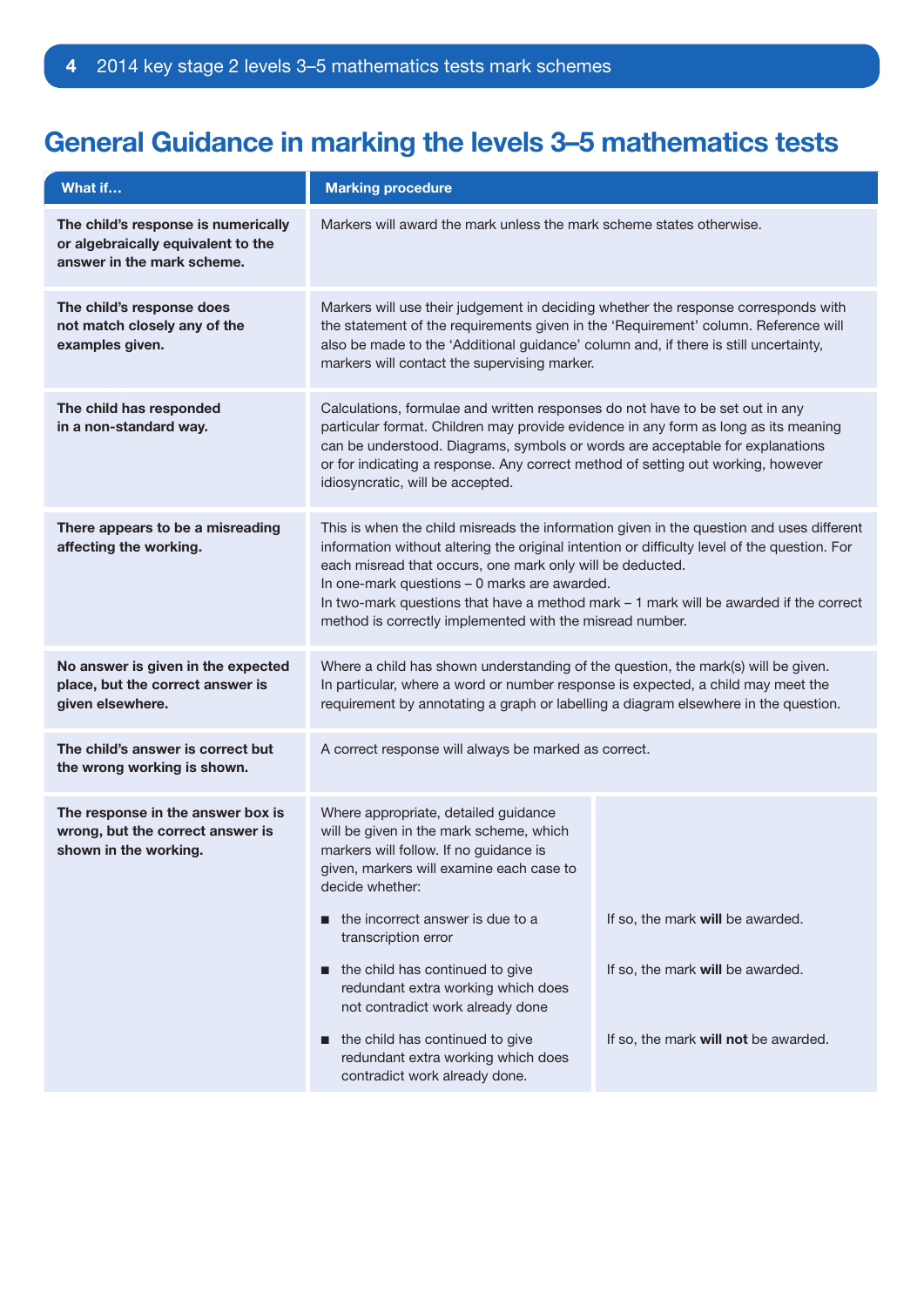| What if                                                                                                     | <b>Marking procedure</b>                                                                                                                                                                                                                                      |  |  |  |
|-------------------------------------------------------------------------------------------------------------|---------------------------------------------------------------------------------------------------------------------------------------------------------------------------------------------------------------------------------------------------------------|--|--|--|
| The correct response has been<br>crossed out and not replaced.                                              | Any legible crossed-out work that has not been replaced will be marked according<br>to the mark schemes. If the work is replaced, then crossed-out work will not be<br>considered.                                                                            |  |  |  |
| More than one answer is given.                                                                              | If all answers are correct (or a range of answers is given, all of which are correct), the<br>mark will be awarded unless prohibited by the mark schemes. If both correct and<br>incorrect responses are given, no mark will be awarded.                      |  |  |  |
| The answer is correct but, in a later<br>part of the question, the pupil has<br>contradicted this response. | A mark given for one part will not be disallowed for working or answers given in a<br>different part, unless the mark schemes specifically states otherwise.                                                                                                  |  |  |  |
| The child has drawn lines which do<br>not meet at the correct point.                                        | Markers will interpret the phrase 'slight inaccuracies in drawing' to mean 'within or on a<br>circle of radius 2mm with its centre at the correct point'.<br>within the circle<br>on the circle<br>outside the circle<br>accepted<br>accepted<br>not accepted |  |  |  |

### Recording marks awarded on the test paper

In the margin there is a marking space alongside each question part.

For the mental mathematics test, the external marker will record '1' for a correct response or '0' otherwise.

For the written tests, the external marker will record one of the following in each marking space:

- '1' for a correct response
- '0' for an incorrect response
- '−' if no response is made.

A two-mark question which is correct will have '1' entered in both marking spaces. A two-mark question which is incorrect, but which has sufficient evidence of working or method as required by the mark scheme, will have '1' entered in the first marking space and '0' in the second. Otherwise '0' will be entered in both marking spaces, unless no response is made, in which case '−' will be entered in both marking spaces.

For the written tests, the total number of marks gained on each double page will be written in the space at the bottom of the right-hand page. For all of the tests, the total number of marks gained on each paper will be recorded on the front of the test paper.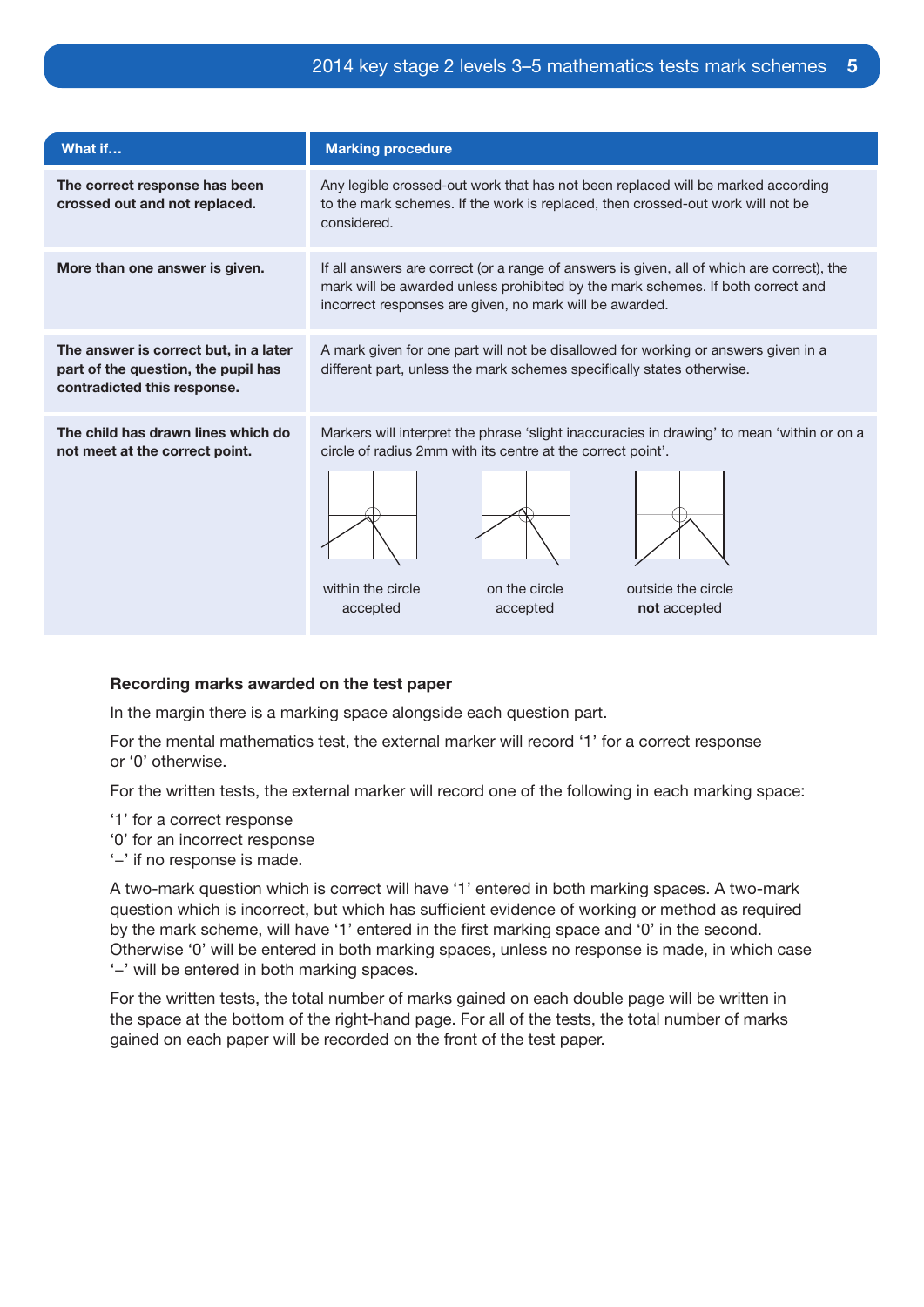# Marking specific types of question – summary of additional guidance

### Responses involving money

|                                                             | <b>Accept</b>                                                                                                                                                                                                                             | Do not accept                                                                                                                                                                             |
|-------------------------------------------------------------|-------------------------------------------------------------------------------------------------------------------------------------------------------------------------------------------------------------------------------------------|-------------------------------------------------------------------------------------------------------------------------------------------------------------------------------------------|
| Where the £ sign<br>is given<br>for example: £3.20, £7<br>£ | £3.20<br>£7<br>£7.00<br>Any unambiguous indication of the correct<br>amount, eg:<br>£3.20p<br>£3 20 pence<br>£3 20<br>£3,20<br>£3-20<br>£3:20                                                                                             | Incorrect placement of pounds or pence, eg:<br>£320<br>£320p<br>Incorrect placement of decimal point, or<br>incorrect use or omission of 0, eg:<br>£3.2<br>£3 200<br>£320<br>$£3 - 2 - 0$ |
| Where the p sign<br>is given<br>for example: 40p<br>p       | 40 <sub>p</sub><br>Any unambiguous indication of the correct<br>amount, eg<br>£0.40p                                                                                                                                                      | Incorrect or ambiguous use of pounds or pence,<br>eg:<br>0.40 <sub>p</sub><br>£40p                                                                                                        |
| Where no sign is given<br>for example: £3.20, 40p           | £3.20<br>40 <sub>p</sub><br>320p<br>£0.40<br>Any unambiguous indication of the correct<br>amount, eg:<br>£3.20p<br>£0.40p<br>£3 20 pence<br>£.40p<br>£3 20<br>£.40<br>£3,20<br>40<br>£3-20<br>0.40<br>£3:20<br>3.20<br>320<br>3 pounds 20 | Incorrect or ambiguous use of pounds or pence,<br>eg:<br>£320<br>£40<br>£320p<br>£40p<br>£3.2<br>0.4<br>3.20 <sub>p</sub><br>0.40 <sub>p</sub>                                            |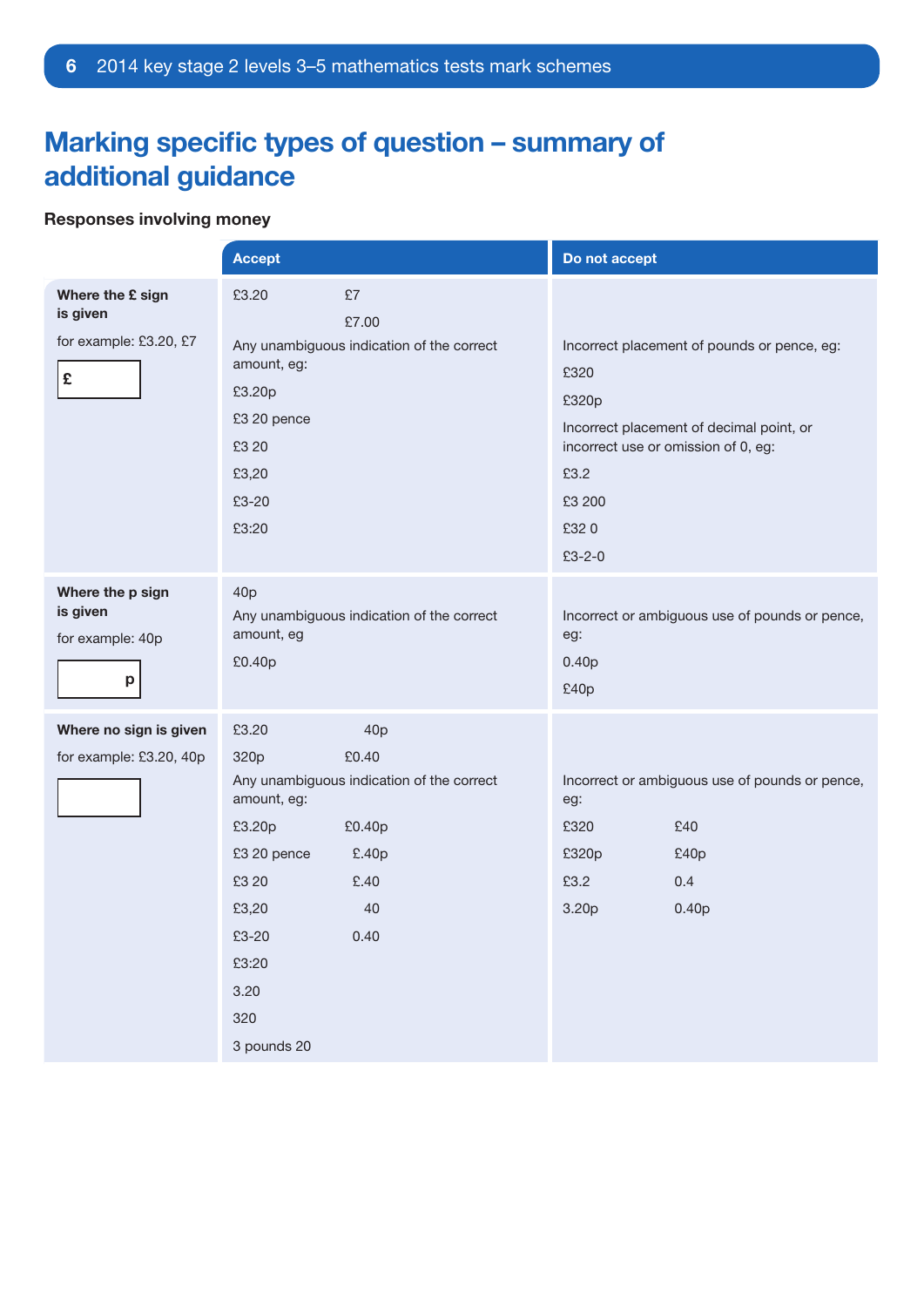### Responses involving time

|                    | <b>Accept</b>                            | Do not accept                                  |
|--------------------|------------------------------------------|------------------------------------------------|
| A time interval    | 2 hours 30 minutes                       |                                                |
| for example:       | Any unambiguous, correct indication, eg: | Incorrect or ambiguous time interval, eg:      |
| 2 hours 30 minutes | $2\frac{1}{2}$ hours                     | 2.30                                           |
|                    | 2.5 hours                                | $2 - 30$                                       |
|                    | 2h 30                                    | 2,30                                           |
|                    | 2h 30 min                                | 230                                            |
|                    | 2 3 0                                    | 2.3                                            |
|                    | 150 minutes                              | 2.3 hours                                      |
|                    | 150                                      | 2.3h                                           |
|                    | Digital electronic time, ie              | 2h <sub>3</sub>                                |
|                    | 2:30                                     | 2.30 min                                       |
| A specific time    | 8:40am                                   |                                                |
| for example:       | 8:40                                     |                                                |
| 8:40am, 17:20      | twenty to nine                           |                                                |
|                    | Any unambiguous, correct indication, eg: | Incorrect time, eg:                            |
|                    | 08.40                                    | 8.4am                                          |
|                    | 8.40                                     | 8.40pm                                         |
|                    | 0840                                     | Incorrect placement of separators, spaces, etc |
|                    | 8 4 0                                    | or incorrect use or omission of 0, eg:         |
|                    | $8 - 40$                                 | 840                                            |
|                    | 8,40                                     | 8:4:0                                          |
|                    | Unambiguous change to 12- or 24-hour     | 8.4                                            |
|                    | clock, eg:                               | 084                                            |
|                    | 17:20 as 5:20pm or 17:20pm               |                                                |

### Responses involving measures

|                                                               | Accept,                                                                            | Do not accept                                     |
|---------------------------------------------------------------|------------------------------------------------------------------------------------|---------------------------------------------------|
| Where units are given<br>(eg: kg, m, l)<br>for example: 8.6kg | 8.6 <sub>kg</sub><br>Any unambiguous indication of the correct<br>measurement, eg: | Incorrect or ambiguous use of units, eg<br>8600kg |
| kg                                                            | 8.60kg<br>8.6000kg<br>8kg 600g                                                     |                                                   |

### Note

If a child leaves the answer box empty but writes the answer elsewhere on the page, then that answer must be consistent with the units given in the answer box and the conditions listed above.

If a child changes the unit given in the answer box, then their answer must be equivalent to the correct answer using the unit they have chosen, unless otherwise indicated in the mark schemes.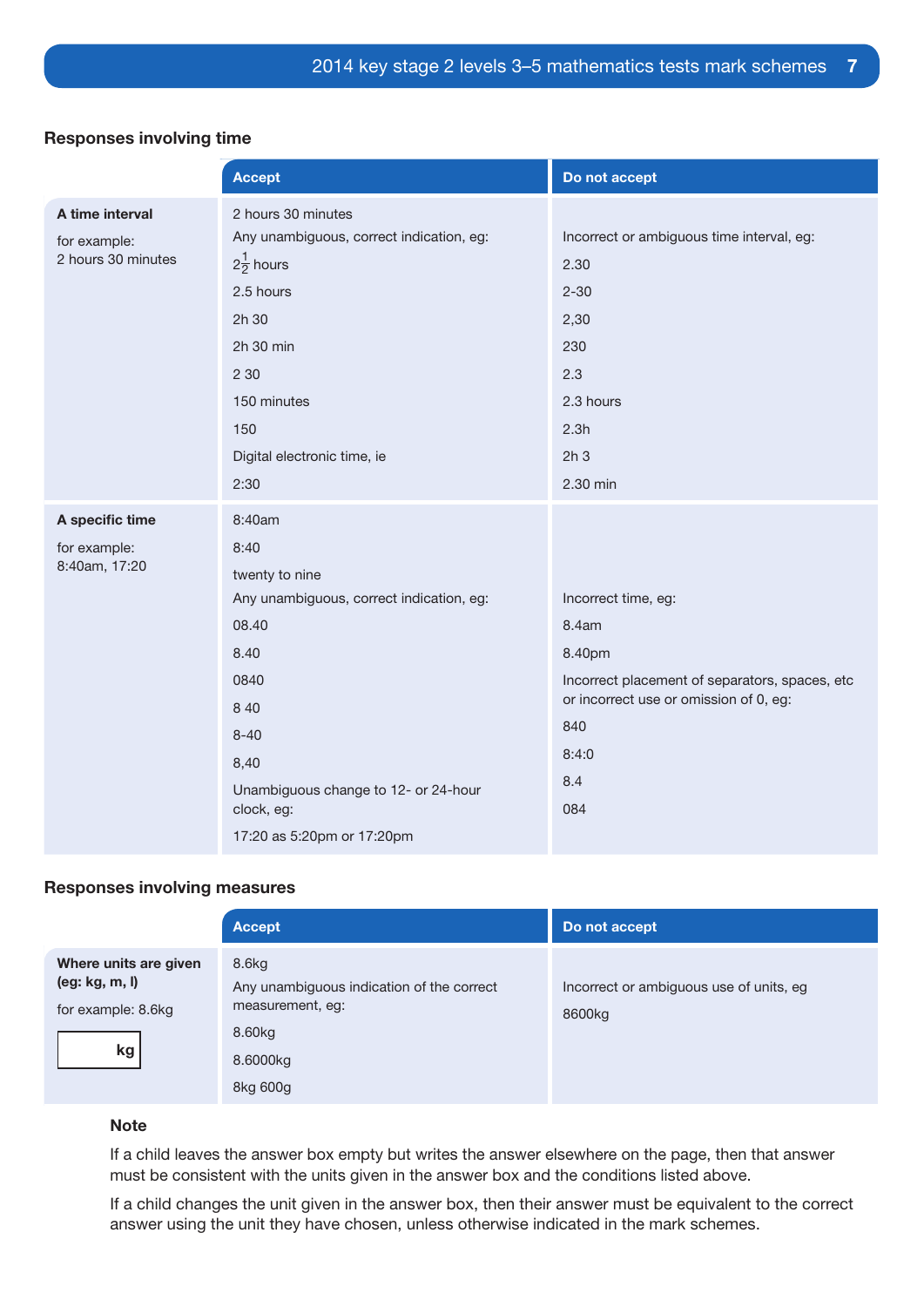| <b>Question</b> | <b>Requirement</b>                                                                     | <b>Mark</b>    | <b>Additional guidance</b>                                                          |
|-----------------|----------------------------------------------------------------------------------------|----------------|-------------------------------------------------------------------------------------|
| 1               | $\mathsf C$                                                                            | 1 <sub>m</sub> | Accept alternative unambiguous indications, eg<br>correct shape ticked or circled.  |
| 2a              | 570 in the first box.                                                                  | 1 <sub>m</sub> |                                                                                     |
| 2 <sub>b</sub>  | 730 in the last box                                                                    | 1 <sub>m</sub> |                                                                                     |
| 3a              | blue AND white                                                                         | 1 <sub>m</sub> | Colours may be given in either order.                                               |
| 3 <sub>b</sub>  | 600                                                                                    | 1 <sub>m</sub> | Accept unambiguous abbreviations or<br>recognisable misspellings.                   |
| 3 <sub>c</sub>  | 75                                                                                     | 1 <sub>m</sub> |                                                                                     |
| 4a              | 13                                                                                     | 1 <sub>m</sub> | The answer is a time interval (see page 7 for<br>guidance).                         |
| 4 <sub>b</sub>  | 11:10                                                                                  | 1 <sub>m</sub> | The answer is a specific time (see page 7 for<br>guidance).                         |
| 5               | Award TWO marks for all three numbers correct<br>as shown:                             | Up to 2m       |                                                                                     |
|                 | 8<br>5<br>$\overline{7}$<br>$\times$                                                   |                |                                                                                     |
|                 | 20<br>32<br>$\overline{4}$<br>28                                                       |                |                                                                                     |
|                 |                                                                                        |                |                                                                                     |
|                 | 5<br>25<br>35<br>40                                                                    |                |                                                                                     |
|                 | 21<br>3<br>24<br>15                                                                    |                |                                                                                     |
|                 | If the answer is incorrect, award ONE mark for<br>two numbers correct.                 |                |                                                                                     |
| 6a              | C AND E                                                                                | 1 <sub>m</sub> | Letters may be given in either order.                                               |
| 6 <sub>b</sub>  | $\sf B$                                                                                | 1 <sub>m</sub> |                                                                                     |
| 7               | Award TWO marks for the correct answer of 18                                           | Up to 2m       |                                                                                     |
|                 | If the answer is incorrect, award ONE mark for<br>evidence of appropriate working, eg: |                | Accept for ONE mark 0.18 as evidence of<br>appropriate working.                     |
|                 | $100 - 64 = 36$                                                                        |                | Working must be carried through to reach an                                         |
|                 | $36 \div 2$ = wrong answer                                                             |                | answer for the award of ONE mark.                                                   |
| 8               | Correct angle indicated as shown:                                                      | 1 <sub>m</sub> | Accept alternative unambiguous indications, eg<br>correct angle crossed or circled. |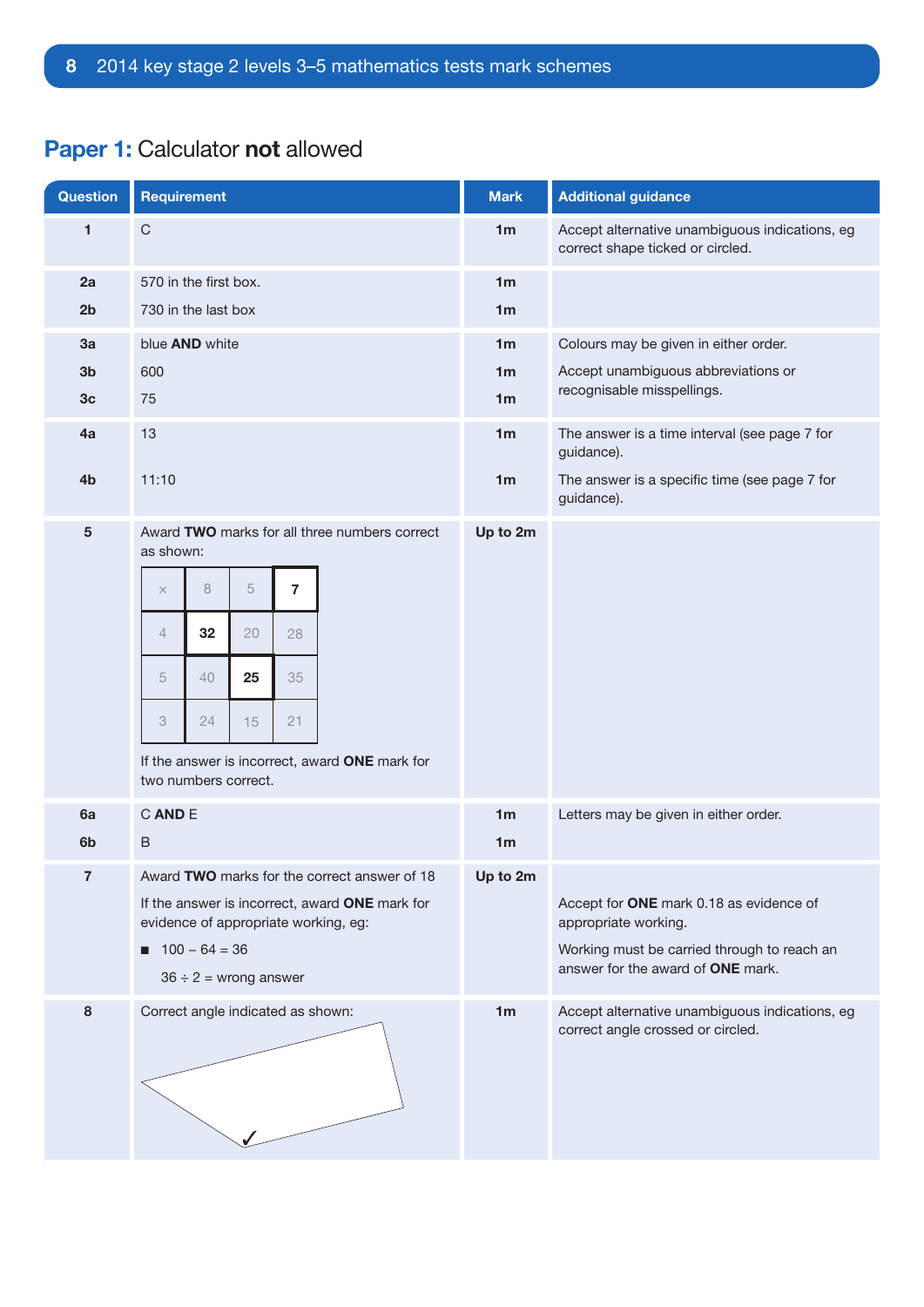| Question        | <b>Requirement</b>                                                                                                                                                                                                                                                    | <b>Mark</b>    | <b>Additional guidance</b>                                                                                                                                                                |
|-----------------|-----------------------------------------------------------------------------------------------------------------------------------------------------------------------------------------------------------------------------------------------------------------------|----------------|-------------------------------------------------------------------------------------------------------------------------------------------------------------------------------------------|
| 9               | Award TWO marks for all four numbers correctly<br>placed as shown:<br>multiples<br>three-digit<br>two-digit<br>of 5<br>numbers<br>numbers<br>2000<br>20<br>201<br>$\overline{2}$<br>If the answer is incorrect, award ONE mark for<br>three numbers correctly placed. | Up to 2m       | Do not accept numbers written in more than one<br>region.<br>Accept alternative unambiguous indications, eg<br>lines drawn from the numbers to the appropriate<br>regions of the diagram. |
| 10a             | $\overline{2}$                                                                                                                                                                                                                                                        | 1 <sub>m</sub> |                                                                                                                                                                                           |
| 10 <sub>b</sub> | 99                                                                                                                                                                                                                                                                    | 1 <sub>m</sub> |                                                                                                                                                                                           |
| 11a             | 6                                                                                                                                                                                                                                                                     | 1 <sub>m</sub> |                                                                                                                                                                                           |
| 11 <sub>b</sub> | 8                                                                                                                                                                                                                                                                     | 1 <sub>m</sub> |                                                                                                                                                                                           |
|                 |                                                                                                                                                                                                                                                                       | U1             |                                                                                                                                                                                           |
| 12a             | Wednesday                                                                                                                                                                                                                                                             | 1 <sub>m</sub> | Accept unambiguous abbreviations or<br>recognisable misspellings.                                                                                                                         |
| 12 <sub>b</sub> | 6                                                                                                                                                                                                                                                                     | 1 <sub>m</sub> | Do not accept -6                                                                                                                                                                          |
| 13              | Award TWO marks for the correct answer of 80p<br><b>OR £0.80</b>                                                                                                                                                                                                      | Up to 2m       |                                                                                                                                                                                           |
|                 | If the answer is incorrect, award ONE mark for<br>evidence of appropriate working, eg:                                                                                                                                                                                |                | Accept for ONE mark £80 OR £80p OR 0.80p as<br>evidence of appropriate working.                                                                                                           |
|                 | ■ £2.00 – £0.05 = £1.95                                                                                                                                                                                                                                               |                | Working must be carried through to reach an                                                                                                                                               |
|                 | £5.00 $-$ £2.25 = £2.75                                                                                                                                                                                                                                               |                | answer for the award of <b>ONE</b> mark.                                                                                                                                                  |
|                 | $£2.75 - £1.95 =$ wrong answer                                                                                                                                                                                                                                        |                |                                                                                                                                                                                           |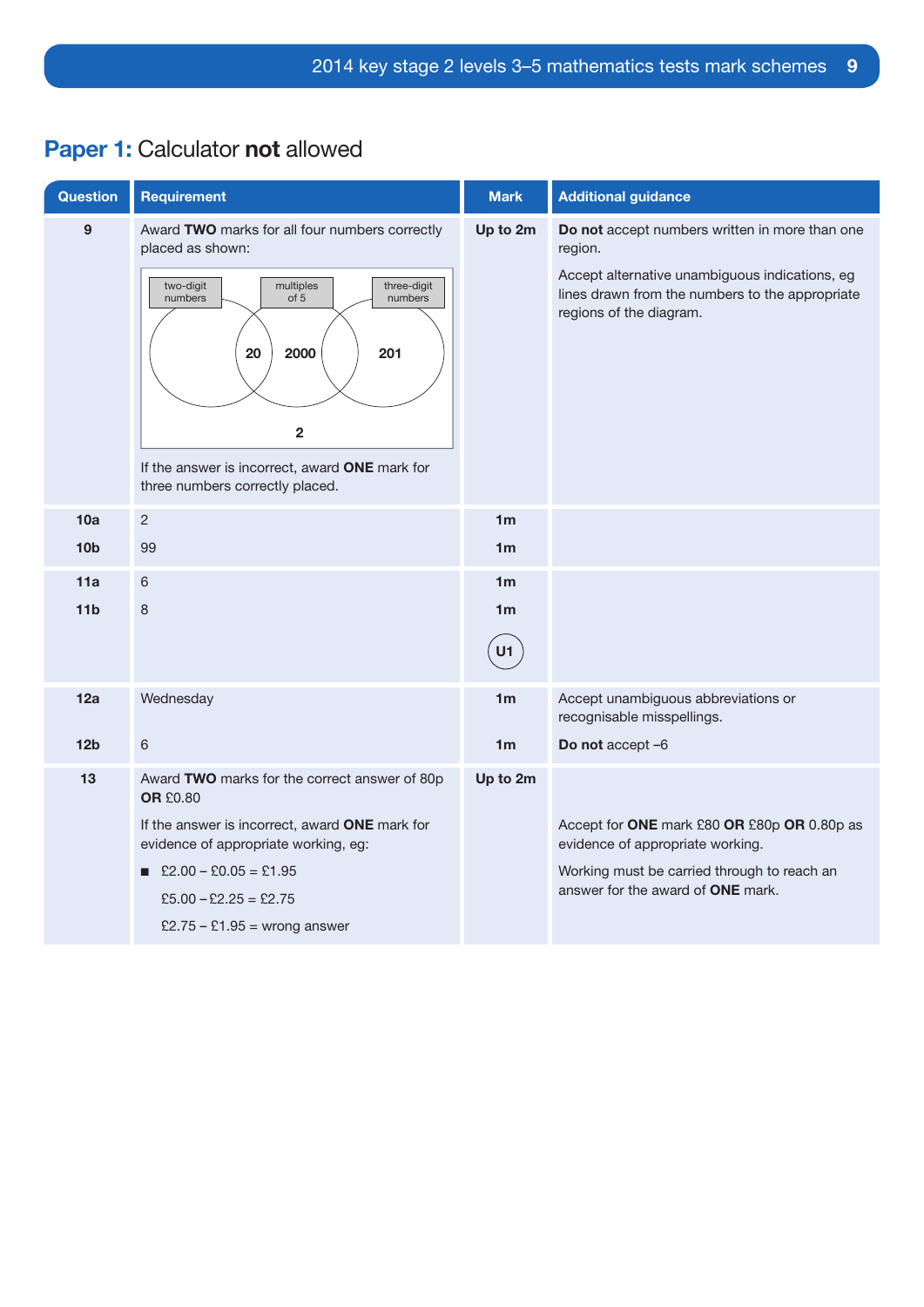| <b>Question</b> | <b>Requirement</b>                                                                                                                                                                                                                                                                                                                                                                                                                                                                                                                                                                                | <b>Mark</b> | <b>Additional guidance</b>                                                                                                                                                                                                                                                                                                                                                                                                                                                                 |
|-----------------|---------------------------------------------------------------------------------------------------------------------------------------------------------------------------------------------------------------------------------------------------------------------------------------------------------------------------------------------------------------------------------------------------------------------------------------------------------------------------------------------------------------------------------------------------------------------------------------------------|-------------|--------------------------------------------------------------------------------------------------------------------------------------------------------------------------------------------------------------------------------------------------------------------------------------------------------------------------------------------------------------------------------------------------------------------------------------------------------------------------------------------|
| 14              | Award TWO marks for all four boxes ticked or<br>crossed correctly as shown:<br>$\frac{x}{x}$<br>If the answer is incorrect, award ONE mark for<br>three boxes ticked or crossed correctly.                                                                                                                                                                                                                                                                                                                                                                                                        | Up to 2m    | Accept alternative unambiguous indications<br>eg Y or N.<br>For TWO marks accept:                                                                                                                                                                                                                                                                                                                                                                                                          |
| 15              | Award TWO marks for the correct answer of 42<br>If the answer is incorrect award <b>ONE</b> mark for<br>evidence of appropriate working, eg:<br><b>28</b> ÷ 4 = 7<br>$7 \times 6$ = wrong answer<br><b>OR</b><br>$28 \div 2 = 14$<br>$14 + 28$ = wrong answer                                                                                                                                                                                                                                                                                                                                     | Up to 2m    | Working must be carried through to reach an<br>answer for the award of <b>ONE</b> mark.                                                                                                                                                                                                                                                                                                                                                                                                    |
| 16              | Award TWO marks for the correct answer of<br>24180<br>If the answer is incorrect, award ONE mark for<br>evidence of appropriate working which contains<br>no more than ONE arithmetical error, eg:<br>long multiplication algorithm, eg<br>П<br>465<br>$\times$ 52<br>23250<br>930<br>wrong answer<br>grid method, eg<br>П<br>400<br>$\sqrt{5}$<br>60<br>3000<br>250<br>20000<br>50<br>$\mathbf{2}$<br>10<br>800<br>120<br>$=$ wrong answer<br>partitioning method, eg<br>П<br>$465 \times 10 = 4650$<br>$465 \times 20 = 9300$<br>$465 \times 20 = 9300$<br>$465 \times 2 = 930$<br>wrong answer | Up to 2m    | In all cases accept follow-through of ONE error in<br>working.<br>Do not award any marks if:<br>the error is in the place value, eg the omission<br>of the zero when multiplying by tens, eg<br>465<br>$\times$ 52<br>2325<br>930<br>wrong answer<br>the final (answer) line of digits is missing.<br>Variations on algorithms are acceptable, provided<br>they represent viable and complete methods.<br>Working must be carried through to reach an<br>answer for the award of ONE mark. |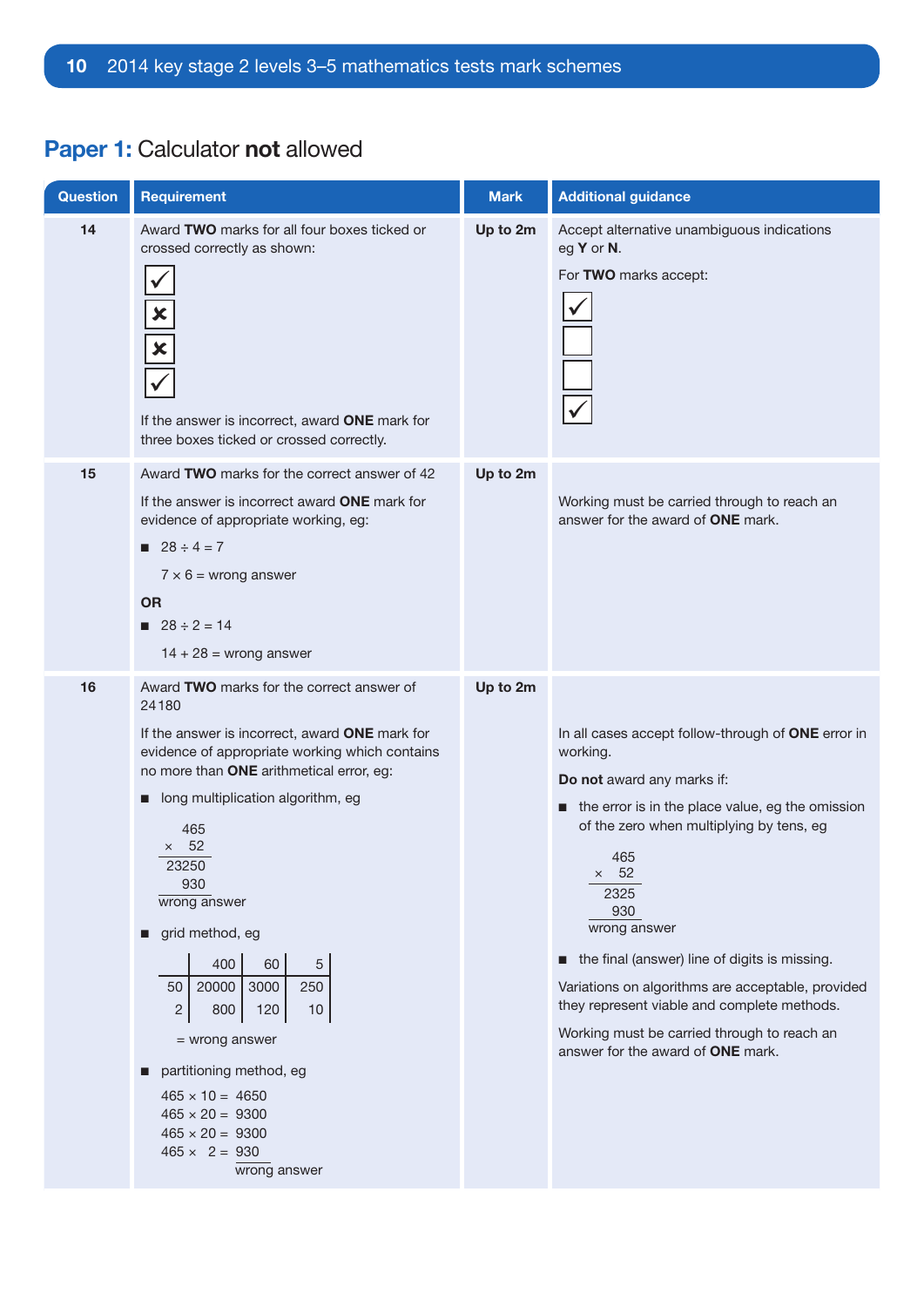| <b>Question</b> | <b>Requirement</b>                                                                                                                                                                                                                                                                                                                                                                                                                            | <b>Mark</b>          | <b>Additional guidance</b>                                                                                                                                                        |
|-----------------|-----------------------------------------------------------------------------------------------------------------------------------------------------------------------------------------------------------------------------------------------------------------------------------------------------------------------------------------------------------------------------------------------------------------------------------------------|----------------------|-----------------------------------------------------------------------------------------------------------------------------------------------------------------------------------|
| 17              | Numbers in order, as shown:                                                                                                                                                                                                                                                                                                                                                                                                                   | 1 <sub>m</sub>       |                                                                                                                                                                                   |
|                 | 1.28<br>1.8<br>8.118<br>8.12<br>8.2                                                                                                                                                                                                                                                                                                                                                                                                           |                      |                                                                                                                                                                                   |
| 18a             | $6\frac{1}{4}$                                                                                                                                                                                                                                                                                                                                                                                                                                | 1 <sub>m</sub>       | Accept equivalent fractions.<br>Do not accept $5\frac{5}{4}$                                                                                                                      |
| 18 <sub>b</sub> | $1\frac{1}{2}$                                                                                                                                                                                                                                                                                                                                                                                                                                | 1 <sub>m</sub>       | Accept equivalent fractions, eg<br>$1\frac{2}{4}, \frac{3}{2}, 1.5, 150\%$                                                                                                        |
| 19              | An explanation which recognises that 10% of 55<br>is not a whole number, eg:<br>■ '10% of 55 is $5\frac{1}{2}$ , and you can't have $5\frac{1}{2}$<br>people'<br>■ 'It wouldn't be a whole number of people'<br>'No whole number out of 55 will give you 10%'<br>■ 'If it was 5 people, 5 out of 55 isn't 10%.<br>6 out of 55 isn't 10% either'<br>■ 'Because you can't have half a person.'<br>$\blacksquare$ '5 <sup>1</sup> / <sub>2</sub> | 1 <sub>m</sub><br>U1 | Do not accept vague or incomplete explanations,<br>eg:<br>'You can't get 10% of 55'<br>■<br>'Some children write with both hands'.                                                |
| 20              | Award TWO marks for the correct answer<br>of 1.05kg<br>If the answer is incorrect, award ONE mark for<br>evidence of appropriate working, eg:<br>$12 \div 4 = 3$<br>$350 \times 3 = 1050$<br>$1050 \div 1000 =$ wrong answer                                                                                                                                                                                                                  | Up to 2m             | Do not accept 1050g<br>Accept for ONE mark 10.5 or 105 as evidence<br>of appropriate working.<br>Working must be carried through to reach<br>an answer for the award of ONE mark. |
| 21              | 2 AND 2 AND 7<br><b>OR</b><br>2 AND 2 AND -3                                                                                                                                                                                                                                                                                                                                                                                                  | 1 <sub>m</sub><br>U1 | Numbers may be given in any order.                                                                                                                                                |
| 22              | Award TWO marks for four numbers correct as<br>shown:<br>16 AND 17 AND 18 AND 19<br>If the answer is incorrect, award ONE mark for:<br>three numbers correct and none incorrect<br><b>OR</b><br>all four numbers correct and one incorrect                                                                                                                                                                                                    | Up to 2m<br>U1       | Numbers may be given in any order.                                                                                                                                                |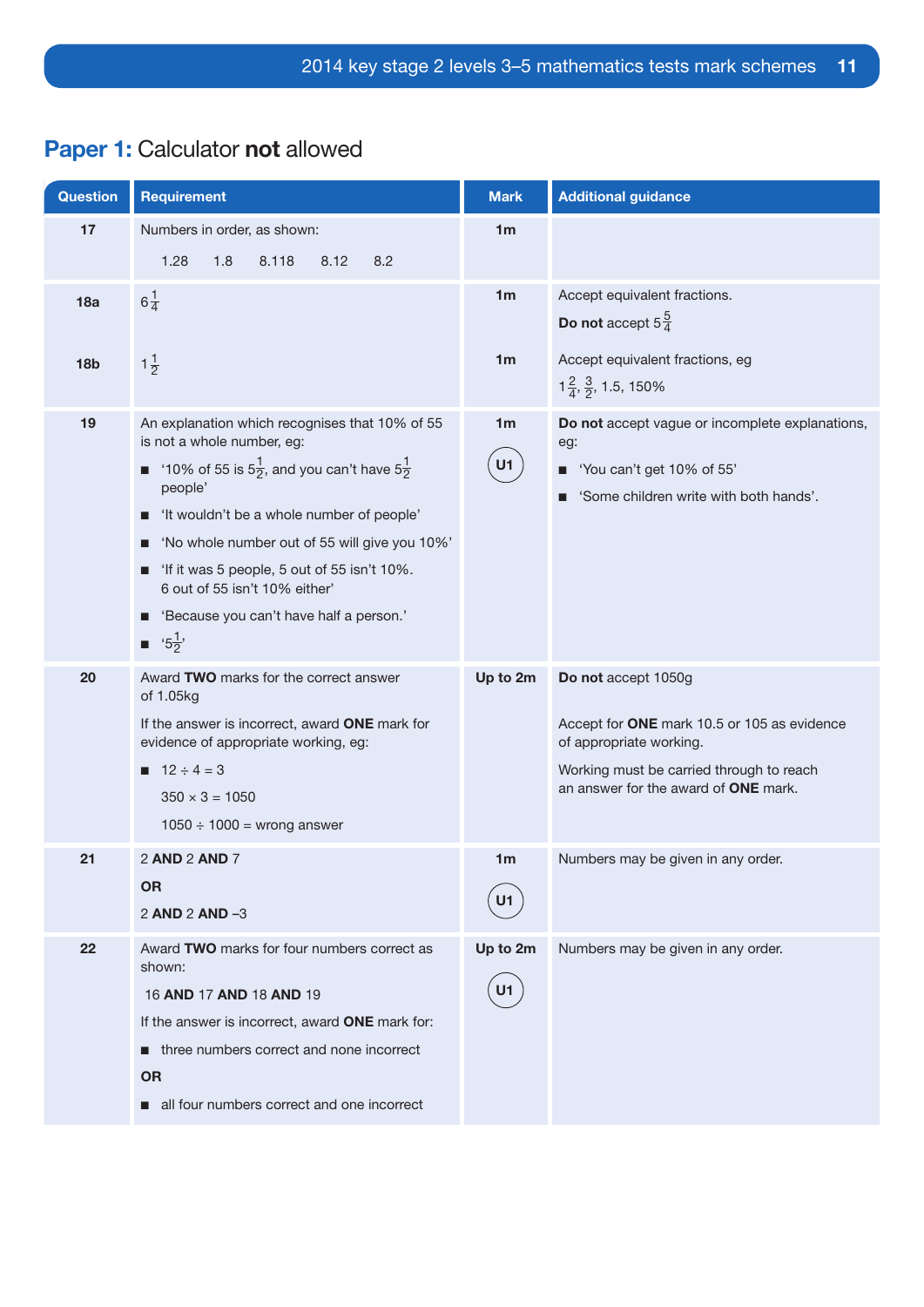| Question                | Requirement                                                                                                                                                                                                                 | <b>Mark</b>    | <b>Additional guidance</b>                                                                         |
|-------------------------|-----------------------------------------------------------------------------------------------------------------------------------------------------------------------------------------------------------------------------|----------------|----------------------------------------------------------------------------------------------------|
| $\blacksquare$          | 38                                                                                                                                                                                                                          | 1m             |                                                                                                    |
| 2a<br>2 <sub>b</sub>    | Vertical axis completed correctly as shown.<br>Horizontal axis completed correctly as shown.<br>16<br>14<br>12<br>10<br>Number<br>of pets<br>8<br>6 <sup>1</sup><br>4 <br>2<br>$0 -$<br>fish<br>rabbit<br>dog<br>cat<br>Pet | 1m<br>1m<br>U1 | Accept unambiguous abbreviations or<br>recognisable misspellings.                                  |
| $\mathbf 3$             | Diagram completed as shown:<br>mirror line<br>$\sim$<br>- V -                                                                                                                                                               | 1m             | Accept slight inaccuracies in drawing (see page 5<br>for guidance).<br>Diagram need not be shaded. |
| $\overline{\mathbf{4}}$ | Three numbers circled as shown:<br>(450)<br>$^{'}250$ $)$<br>350<br>150<br>50<br>OR<br>50<br>450<br>250<br>350<br>150                                                                                                       | 1 <sub>m</sub> | Accept alternative unambiguous indications, eg<br>numbers ticked, crossed or underlined.           |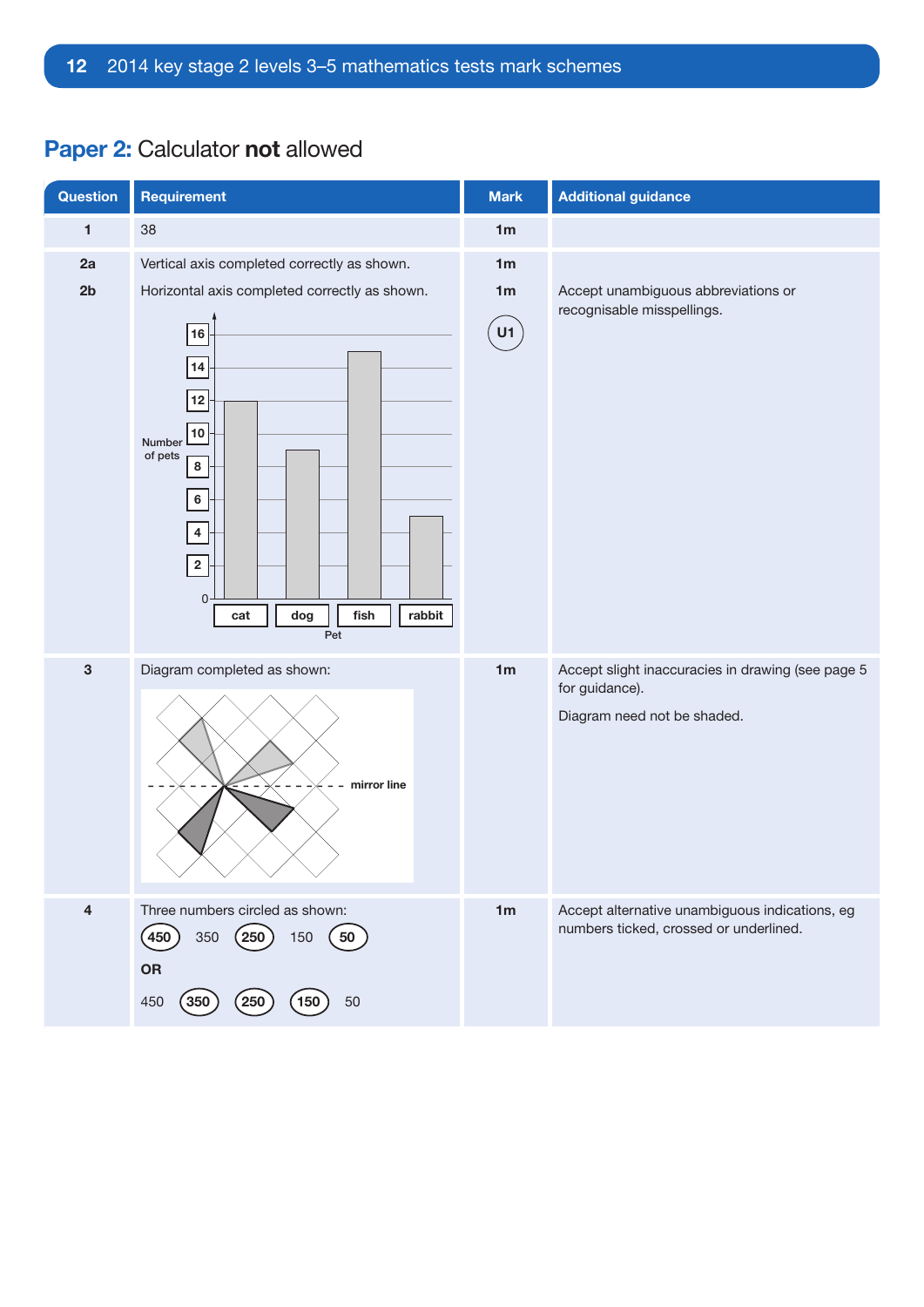| <b>Question</b>      | <b>Requirement</b>                                                                                                                                                                                                                                                                                                                         | <b>Mark</b>                | <b>Additional guidance</b>                                                                                                                                                  |
|----------------------|--------------------------------------------------------------------------------------------------------------------------------------------------------------------------------------------------------------------------------------------------------------------------------------------------------------------------------------------|----------------------------|-----------------------------------------------------------------------------------------------------------------------------------------------------------------------------|
| 5a<br>5 <sub>b</sub> | 43<br>Award TWO marks for the correct answer of 24<br>If the answer is incorrect, award ONE mark for<br>evidence of appropriate working, eg:<br>$\blacksquare$ 77 – 18 – 35 = wrong answer<br><b>OR</b><br>$35 + 18 = 53$<br>$77 - 53$ = wrong answer                                                                                      | 1 <sub>m</sub><br>Up to 2m | Working must be carried through to reach an<br>answer for the award of ONE mark.                                                                                            |
| 6a                   | $\left(-\right)7$ ( + ) 6 ( - ) 5 = 2                                                                                                                                                                                                                                                                                                      | 1 <sub>m</sub><br>U1       |                                                                                                                                                                             |
| 6 <sub>b</sub>       | $5 = 4$<br>$(+)$<br>$7(-)6(-)$<br>8(                                                                                                                                                                                                                                                                                                       | 1 <sub>m</sub><br>U1       |                                                                                                                                                                             |
| $\overline{7}$       | 20p<br>20p<br>10 <sub>p</sub><br>10 <sub>p</sub><br>10p<br>10 <sub>p</sub><br>20p                                                                                                                                                                                                                                                          | 1 <sub>m</sub><br>U1       | Coins may be listed in any order.<br>Accept coins with missing units.                                                                                                       |
| 8a                   | Two numbers from the sequence that total 96, eg:<br>43 AND 53<br><b>OR</b><br>23 AND 73                                                                                                                                                                                                                                                    | 1 <sub>m</sub>             | Numbers may be given in either order.<br>Accept negative numbers, eg -7 AND 103                                                                                             |
| 8b                   | An explanation that recognises that adding three<br>numbers ending in 3 will produce a number<br>ending in a 9 eg:<br>They all end in 3 so adding three will give a<br>number ending in 9'<br>'If you add three numbers in the sequence you<br>■<br>will always get a number ending in 9'<br>'All the numbers are odd and 96 is even'<br>■ | 1m<br>U1                   | Do not accept vague or incomplete explanations,<br>eg:<br>'All the numbers end in three'<br>П<br>'It only works with two numbers'<br>П<br>'3 odds add to make an even'<br>ш |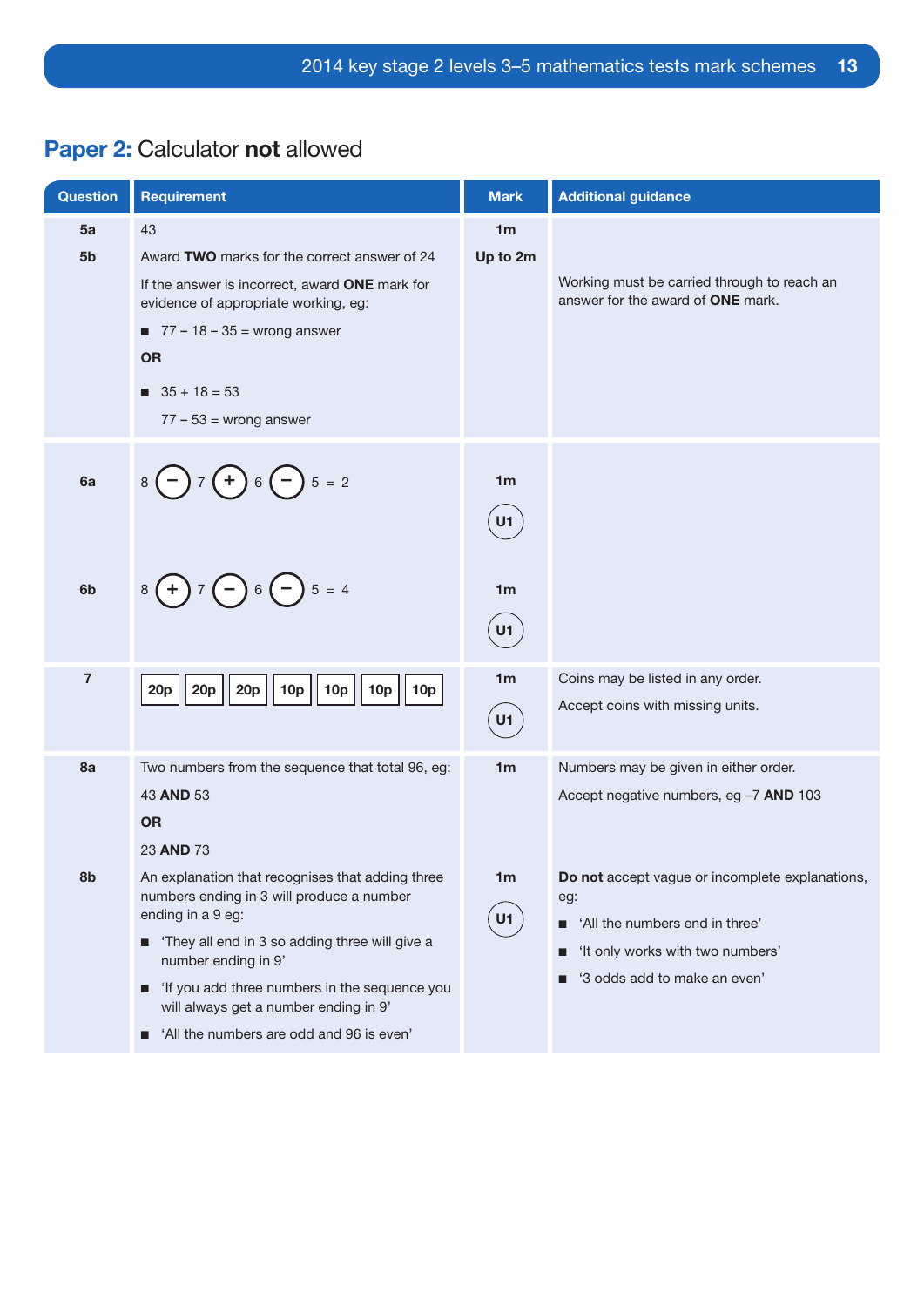| <b>Question</b>          | <b>Requirement</b>                                                                                                                                                                                                                                                                                                 | <b>Mark</b>    | <b>Additional guidance</b>                                                                                                                     |
|--------------------------|--------------------------------------------------------------------------------------------------------------------------------------------------------------------------------------------------------------------------------------------------------------------------------------------------------------------|----------------|------------------------------------------------------------------------------------------------------------------------------------------------|
| $\boldsymbol{9}$<br>$10$ | Fractions connected correctly to decimals<br>as shown:<br>$\frac{3}{10}$<br>0.03<br>$\frac{3}{5}$<br>0.06<br>$\frac{3}{100}$<br>0.3<br>$\frac{3}{50}$<br>0.6<br>Award TWO marks for the correct answer of<br><b>BANDC</b><br>If the answer is incorrect, award ONE mark for:<br>$\blacksquare$ B only<br><b>OR</b> | 1m<br>Up to 2m | Letters may be given in either order.                                                                                                          |
|                          | $\Box$ C only                                                                                                                                                                                                                                                                                                      |                |                                                                                                                                                |
| 11                       | 24.56                                                                                                                                                                                                                                                                                                              | 1m             |                                                                                                                                                |
| 12                       | Award TWO marks for all three values correct<br>as shown:<br>banana<br>20m<br>2mm<br>2cm<br>20cm<br>2m<br>apple<br>20kg<br>200kg<br>2kg<br>200g<br>2g<br>fruit juice<br>20ml<br>(200ml)<br>2ml<br>2l<br>201<br>If the answer is incorrect, award ONE mark for<br>two correct measurements.                         | Up to 2m       | Accept alternative unambiguous indications, eg<br>correct value filled in.                                                                     |
| 13                       | Award TWO marks for the diagram completed<br>correctly as shown:<br>If the answer is incorrect, award ONE mark for<br>three shapes positioned correctly.                                                                                                                                                           | Up to 2m       | Accept inaccurate drawing, provided the intention<br>is clear.<br>Orientation of the triangle must be unambiguous.<br>Dots need not be shaded. |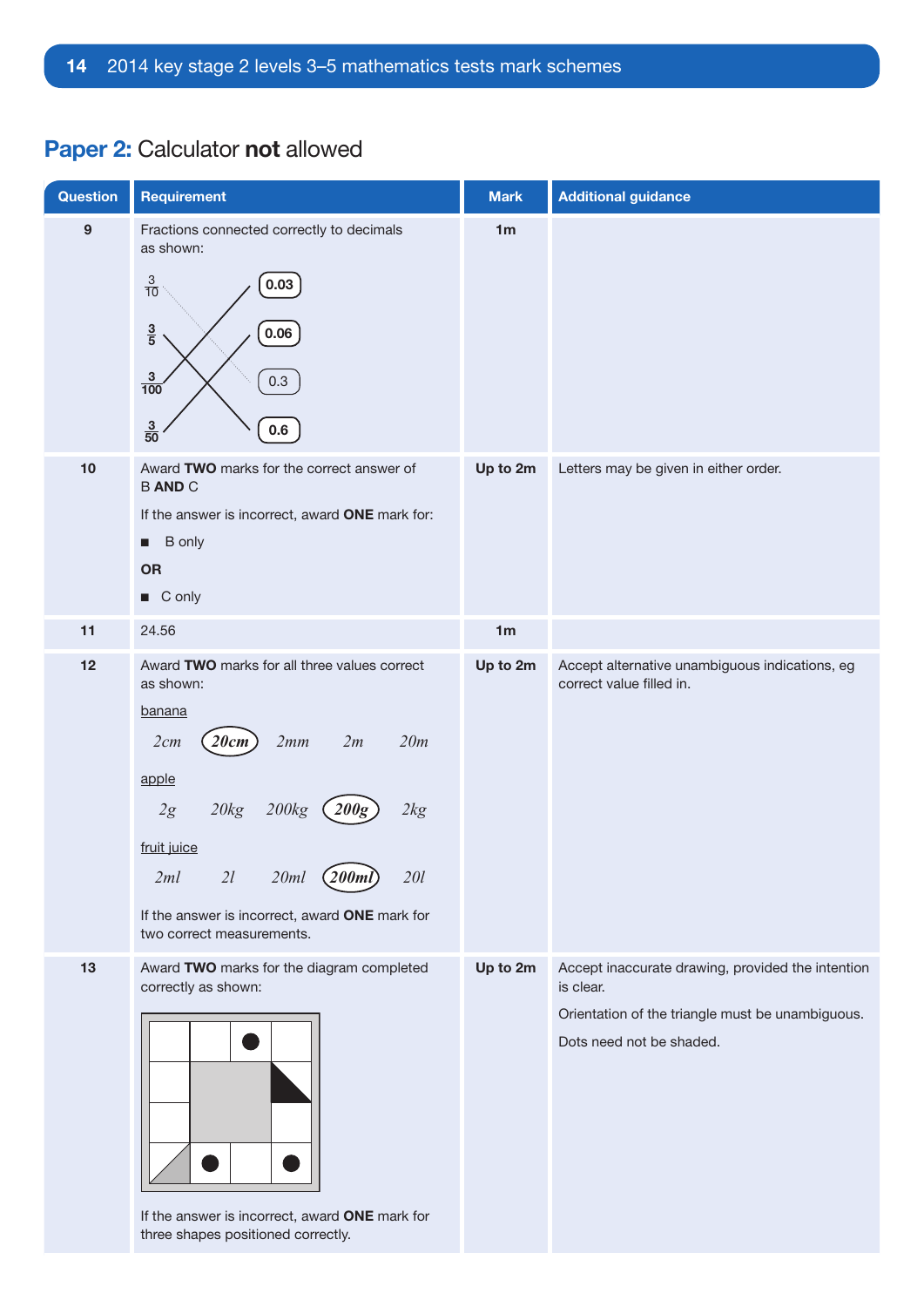| Question               | <b>Requirement</b>                                                                                                                                                                                                                                                                                                                                          | <b>Mark</b>                            | <b>Additional guidance</b>                                                                                                                                                                        |
|------------------------|-------------------------------------------------------------------------------------------------------------------------------------------------------------------------------------------------------------------------------------------------------------------------------------------------------------------------------------------------------------|----------------------------------------|---------------------------------------------------------------------------------------------------------------------------------------------------------------------------------------------------|
| 14a                    | 50<br>15<br>$\, {\bf B}$<br>A<br>$\mathbf C$<br>20<br>$\mathsf D$<br>25                                                                                                                                                                                                                                                                                     | 1 <sub>m</sub>                         |                                                                                                                                                                                                   |
| 14 <sub>b</sub>        | 110<br>45<br>$\, {\bf B}$<br>A<br>50<br>55<br>$\mathbf C$<br>D                                                                                                                                                                                                                                                                                              | 1 <sub>m</sub><br>U1                   |                                                                                                                                                                                                   |
| 15                     | Award TWO marks for a correct answer of 30<br>If the answer is incorrect, award ONE mark for<br>evidence of appropriate working, eg:<br>$10\% \text{ of } 200 = 20$<br>$25\%$ of $200 = 50$<br>$50 - 20 =$ wrong answer<br><b>OR</b><br>$\blacksquare$ 25% - 10% = 15%<br>15% of 200 = wrong answer                                                         | Up to 2m                               | Working must be carried through to reach an<br>answer for the award of ONE mark.                                                                                                                  |
| 16a<br>16 <sub>b</sub> | 109<br>An explanation that recognises that 100 people<br>get up before 9am which is two-thirds of the<br>total (150).<br>$13 + 28 + 59 = 100$ which is two-thirds of the<br>п<br>total'<br>$\frac{1}{3}$ of 150 = 50 and 2 × 50 = 100'<br>■<br>$\frac{2}{3}$ of 150 is 100'<br>$\blacksquare$<br>$\blacksquare$ '36 + 14 = 50 which is one-third after 9am' | 1 <sub>m</sub><br>1 <sub>m</sub><br>U1 | Do not accept vague or incomplete explanations,<br>eg:<br>'One-third are 9 o'clock or later'<br>П<br>'100 got up at 9am'<br>■<br>'Twice as many got up before 9am.'<br>$13 + 28 + 59 = 100'$<br>п |
| 17                     | Any two numbers which total 40, eg:<br>10 and 30<br>20 and 20<br>п<br>0 and 40<br>ш<br>1 and 39<br>■                                                                                                                                                                                                                                                        | 1 <sub>m</sub>                         | Accept negative numbers and decimals.                                                                                                                                                             |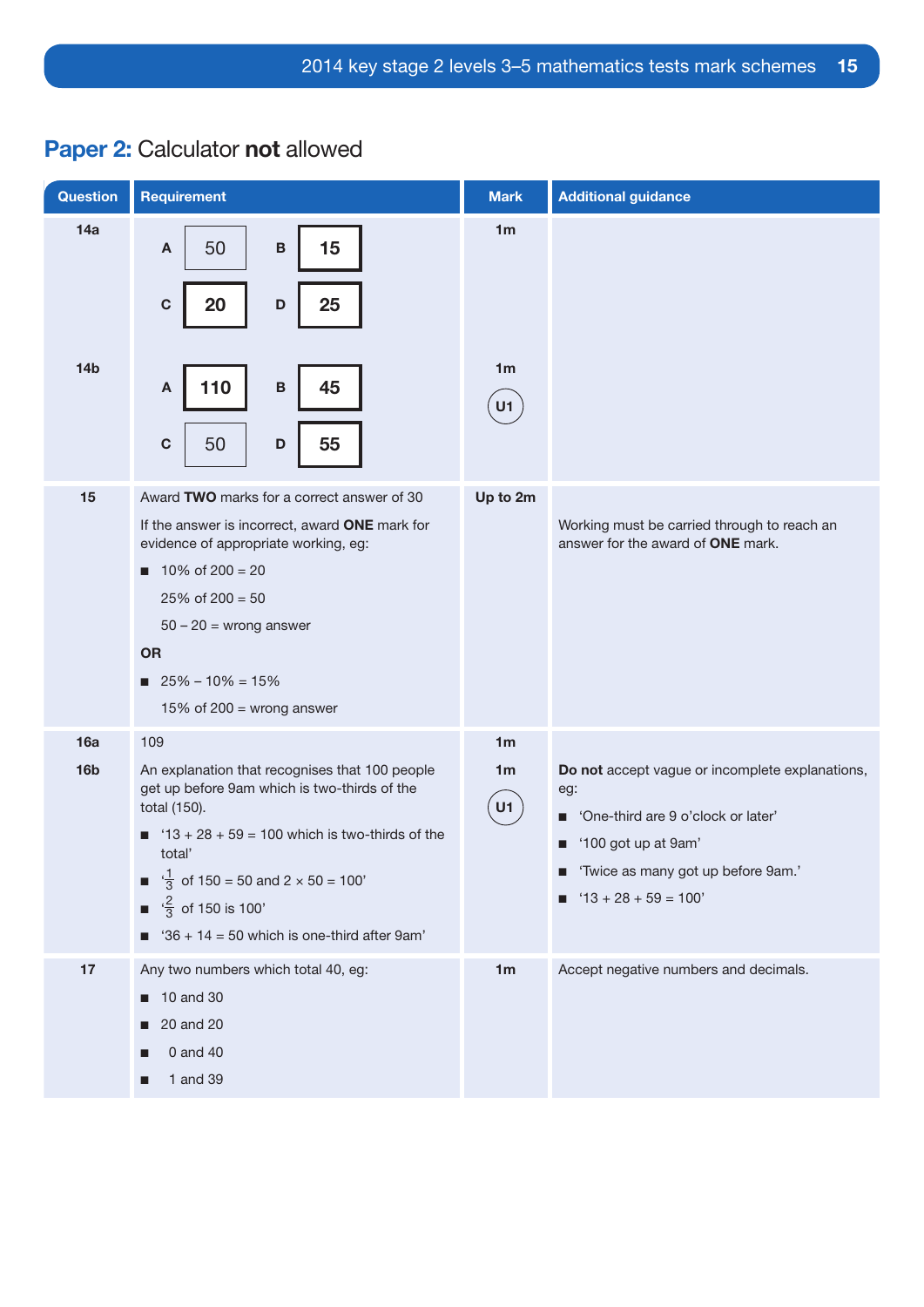| <b>Question</b> | <b>Requirement</b>                                                                                      | <b>Mark</b>    | <b>Additional guidance</b>                                                                        |
|-----------------|---------------------------------------------------------------------------------------------------------|----------------|---------------------------------------------------------------------------------------------------|
| 18a             | Accept answers in the range 22.2 to 22.8<br>exclusive.                                                  | 1 <sub>m</sub> | Do not accept 22.2 or 22.8                                                                        |
| 18 <sub>b</sub> | Accept answers in the range 2:48pm to 2:52pm<br>inclusive.                                              | 1 <sub>m</sub> | The answer is a specific time (see page 7 for<br>guidance).                                       |
| 18 <sub>c</sub> | 5                                                                                                       | 1 <sub>m</sub> |                                                                                                   |
| 19              | Award TWO marks for the correct answer of<br>45 AND 35                                                  | Up to 2m<br>U1 | Numbers may be given in either order.                                                             |
|                 | If the answer is incorrect, award ONE mark for:                                                         |                | Working must be carried through to reach<br>an answer for the award of ONE mark.                  |
|                 | $\blacksquare$ either 35 OR 45<br><b>OR</b>                                                             |                |                                                                                                   |
|                 | ■ evidence of appropriate working, eg<br>$80 - 10 = 70$<br>$70 \div 2 = 35$<br>$35 + 10 =$ wrong answer |                |                                                                                                   |
| 20a             | A is (12, 6)                                                                                            | 1 <sub>m</sub> | Coordinates must be given in the correct order.                                                   |
| 20 <sub>b</sub> | B is (19, 3)                                                                                            | 1 <sub>m</sub> | If the answer to 20a is $(19, 3)$ AND the answer<br>to 20b is (12, 6) then award ONE mark for 20b |
|                 |                                                                                                         |                | Accept unambiguous answers written on<br>the diagram.                                             |
| 21              | Award TWO marks for the correct answer of 15                                                            | Up to 2m       |                                                                                                   |
|                 | If the answer is incorrect, award ONE mark for<br>evidence of appropriate working, eg:                  |                | Working must be carried through to reach an<br>answer for the award of ONE mark.                  |
|                 | $\blacksquare$ 61 ÷ 2 = 30.5                                                                            |                |                                                                                                   |
|                 | $30.5 + 0.5 = 31$                                                                                       |                |                                                                                                   |
|                 | $31 \div 2 = 15.5$                                                                                      |                |                                                                                                   |
|                 | $15.5 - 0.5$ = wrong answer                                                                             |                |                                                                                                   |
|                 | <b>OR</b>                                                                                               |                |                                                                                                   |
|                 | $\blacksquare$ 61 ÷ 2 = 30.5<br>$30.5 - 0.5 = 30$ (step error)                                          |                |                                                                                                   |
|                 | $30 \div 2 = 15$                                                                                        |                |                                                                                                   |
|                 | $15 - 0.5 = 14.5$ (wrong answer)                                                                        |                |                                                                                                   |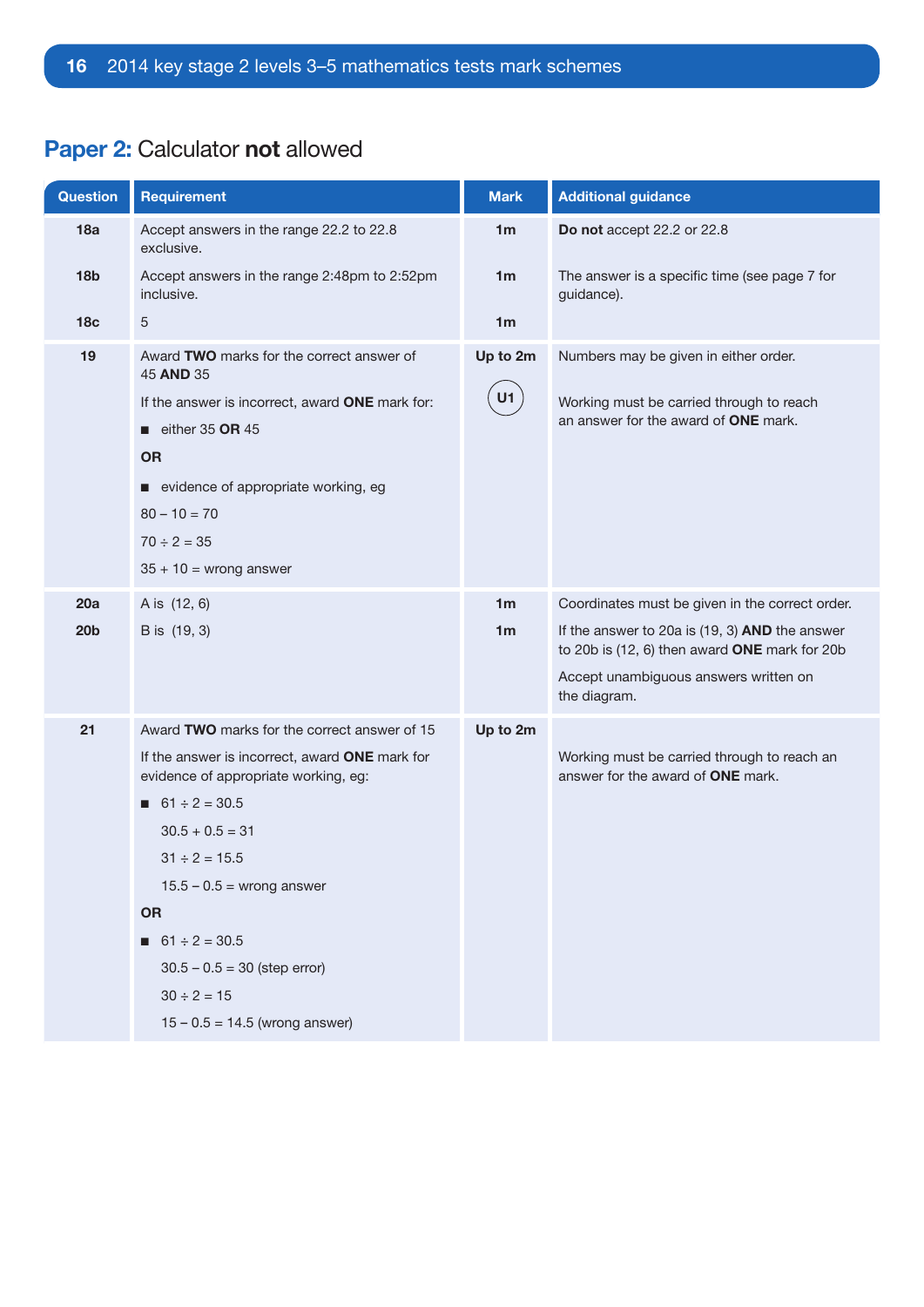| <b>Question</b> | <b>Requirement</b>                                                                                                                                                                                                                                                                                                                                                                                                                                                                                                                                                                                                               | <b>Mark</b>    | <b>Additional guidance</b>                                                                                                                                                                                                                                                                                                                                                                                                                                                                                                                                                                                                                                                                                         |
|-----------------|----------------------------------------------------------------------------------------------------------------------------------------------------------------------------------------------------------------------------------------------------------------------------------------------------------------------------------------------------------------------------------------------------------------------------------------------------------------------------------------------------------------------------------------------------------------------------------------------------------------------------------|----------------|--------------------------------------------------------------------------------------------------------------------------------------------------------------------------------------------------------------------------------------------------------------------------------------------------------------------------------------------------------------------------------------------------------------------------------------------------------------------------------------------------------------------------------------------------------------------------------------------------------------------------------------------------------------------------------------------------------------------|
| 22              | Award TWO marks for a triangle drawn with an<br>angle in the range $53^{\circ}$ to $57^{\circ}$ inclusive <b>AND</b> length<br>of base line in the range 8.2cm to 8.4cm inclusive<br>(ie lower vertex of the triangle within the inner box<br>on the diagram, see overlay).<br>If the answer is incorrect, award <b>ONE</b> mark for:<br>a completed triangle drawn with an angle in<br>the range $53^\circ$ to $57^\circ$ inclusive.<br><b>OR</b><br>$\blacksquare$ a completed triangle drawn with an angle in<br>the range $52^{\circ}$ to $58^{\circ}$ inclusive <b>AND</b> length of<br>base line 8.1cm to 8.5cm inclusive. | Up to 2m       | Accept drawings where any side has been<br>extended past a vertex.<br>Accept drawings which do not use the given 6cm<br>line, provided they have used a line with a length<br>in the range 5.9cm to 6.1cm inclusive.<br>Accept for <b>ONE</b> mark drawings not using the<br>given 6cm line which have used a line <b>outside</b><br>the range 5.9cm to 6.1cm inclusive, provided they<br>have an angle in the range 53° to 57° inclusive<br><b>AND</b> a base line in the range 8.2cm to 8.4cm<br>inclusive.<br>Accept for <b>ONE</b> mark drawings of <b>incomplete</b><br>triangles, provided they have an angle in the<br>range 53° to 57° inclusive AND a base line in the<br>range 8.2cm to 8.4cm inclusive. |
| 23              | 3 AND 5 AND 7                                                                                                                                                                                                                                                                                                                                                                                                                                                                                                                                                                                                                    | 1 <sub>m</sub> | Numbers may be given in any order.                                                                                                                                                                                                                                                                                                                                                                                                                                                                                                                                                                                                                                                                                 |

### Paper 2: question 22 copy of overlay

Markers will use a transparent overlay of this diagram to mark children's answers to question 22. The overlay is attached to the printed version of this mark scheme.

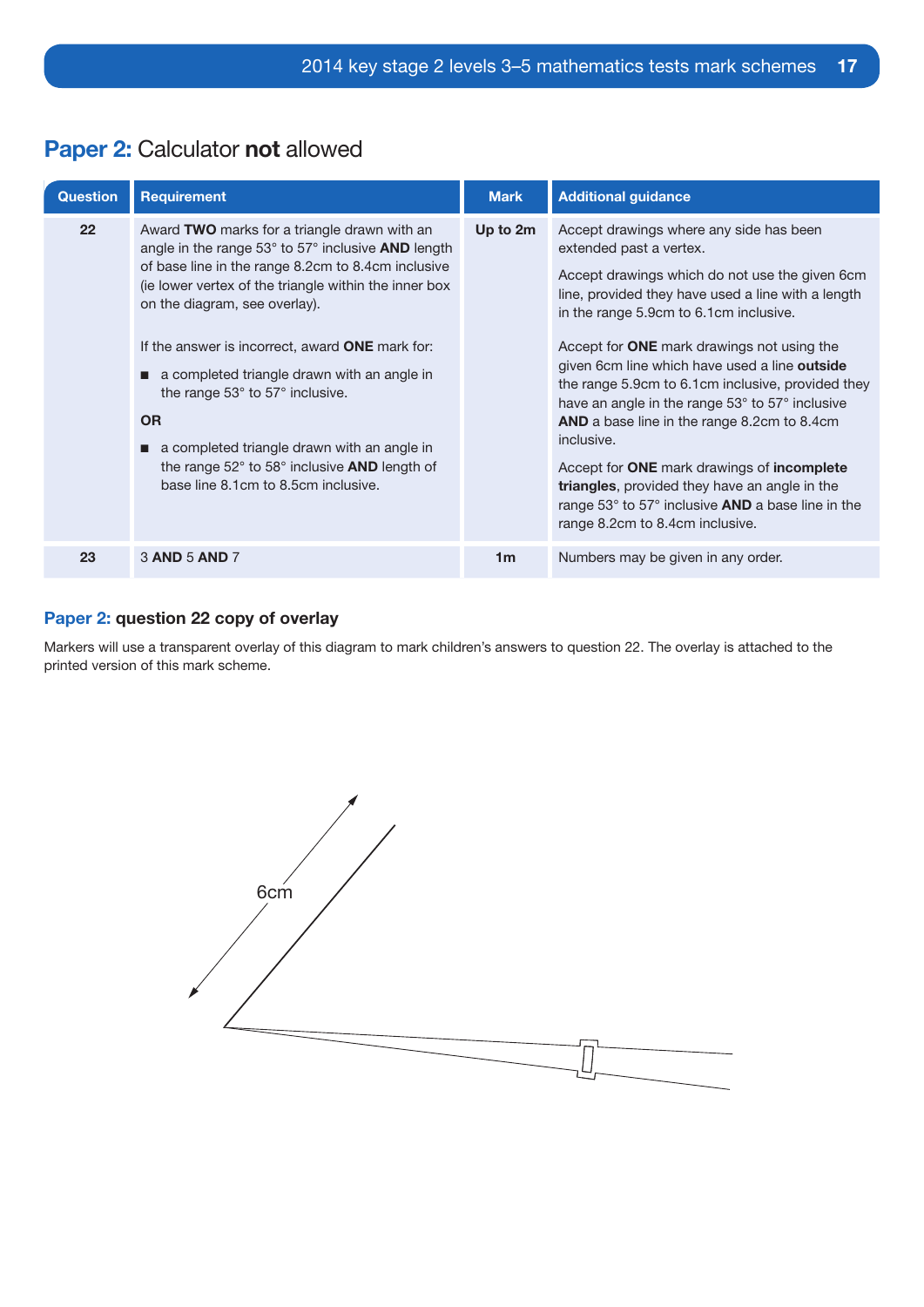# Mark scheme for the mental mathematics test

## Applying the mark scheme

Please note that children will not be penalised if they record any information given in the question or show their working. External markers will ignore any annotation, even if in the answer space, and mark only the answer. External markers will accept an unambiguous answer written in the stimulus box, or elsewhere on the page.

Full mark scheme information is given on page 20. In addition, a 'quick reference' mark scheme is provided on page 19. This is presented in a similar format to the children's answer sheet.

### General guidance

The general guidance for marking the written tests also applies to marking the mental mathematics test. In addition, the following principles apply.

- 1. Unless stated otherwise in the mark scheme, accept answers written in words, or a combination of words and figures.
- 2. Where units are specified, they are given on the answer sheet. Children are not penalised for writing in the units again.
- 3. Where answers are required to be ringed, do not accept if more than one answer is ringed, unless it is clear which is the child's intended answer. Accept also any other way of indicating the correct answer, eg underlining.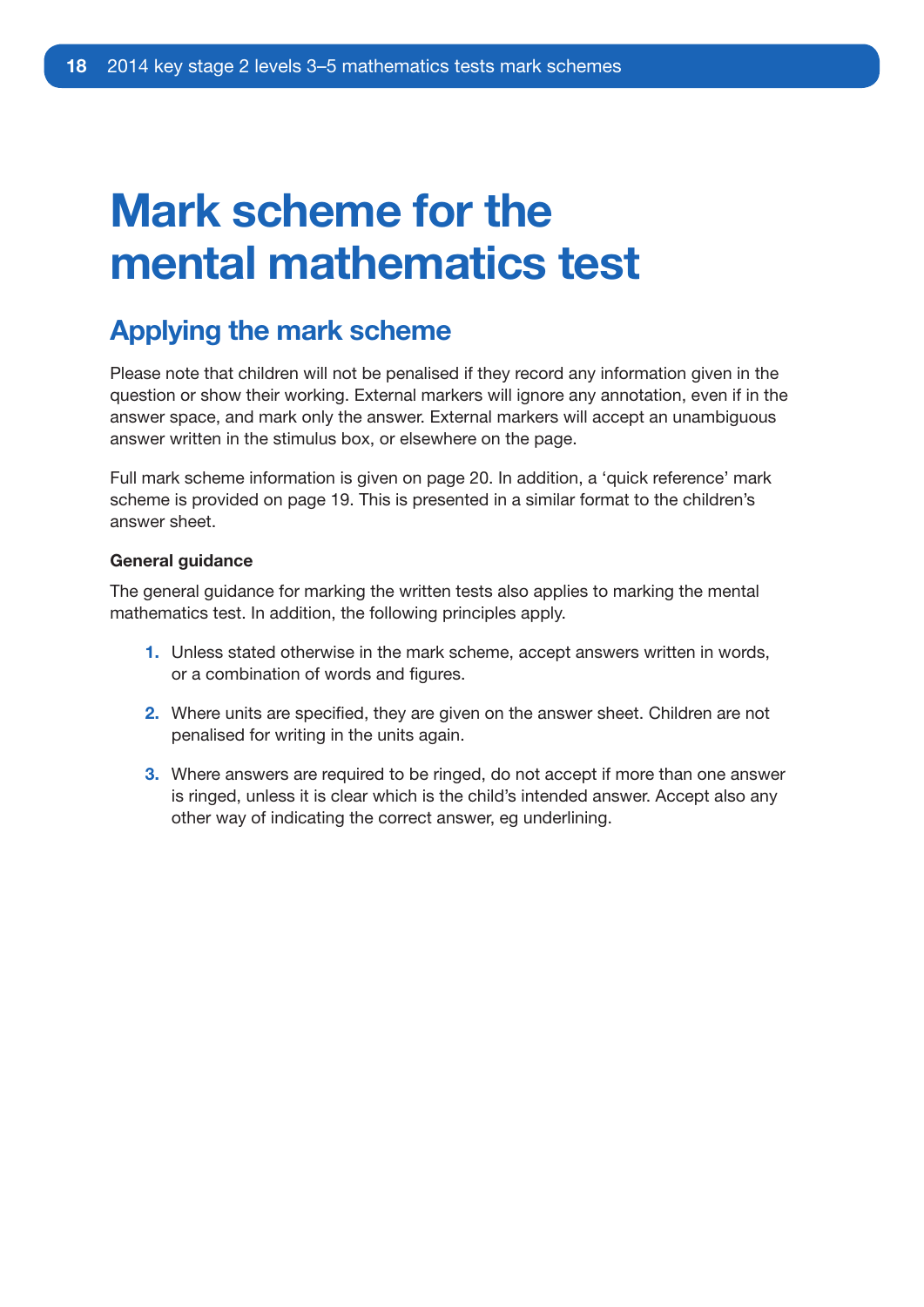# 2014 mental mathematics Quick reference mark scheme

### Practice question

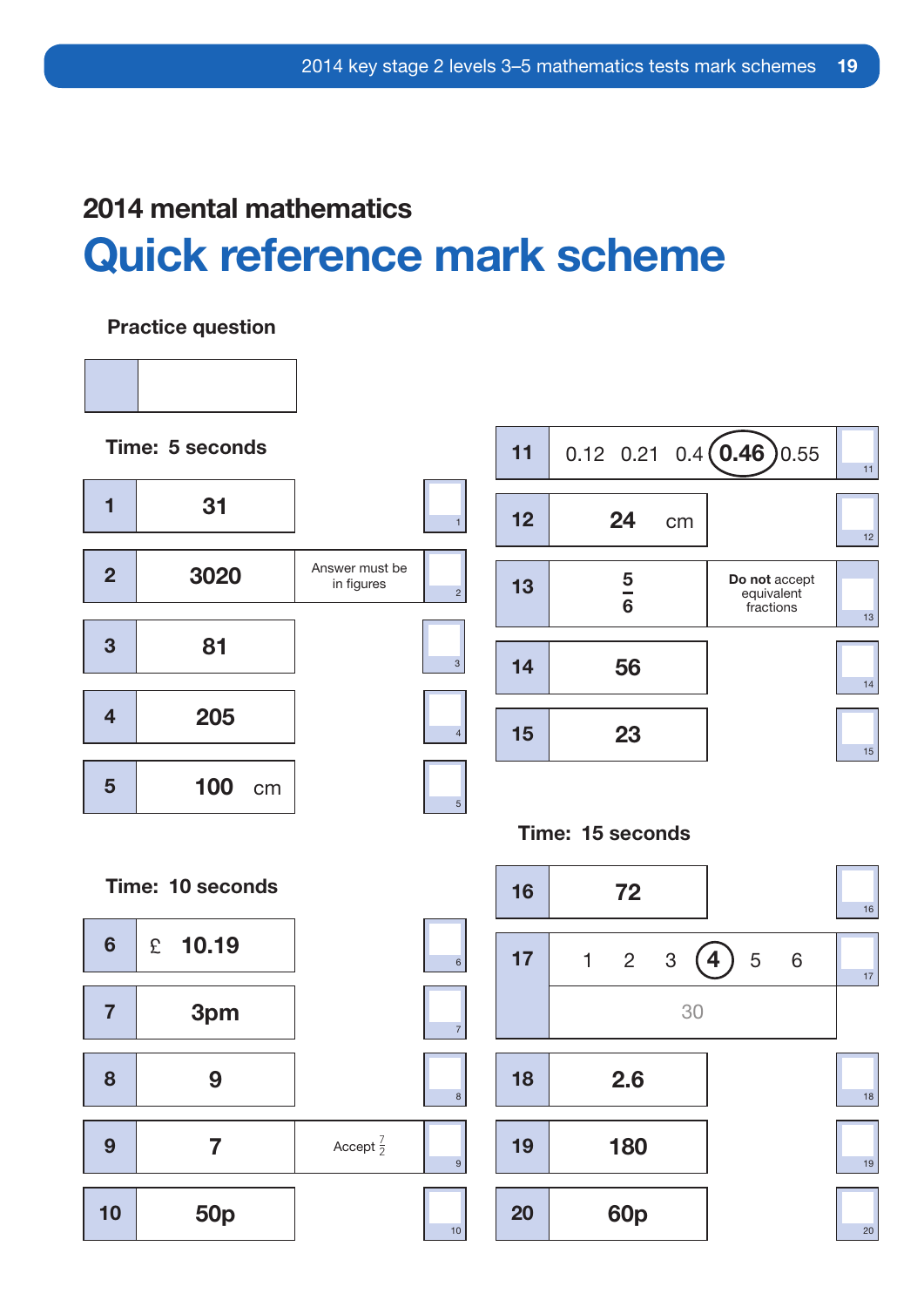### Mental mathematics: Questions 1–20

| <b>Question</b>         | Requirement                                                          | <b>Mark</b>    | <b>Additional guidance</b>                                                              |
|-------------------------|----------------------------------------------------------------------|----------------|-----------------------------------------------------------------------------------------|
| $\mathbf{1}$            | 31                                                                   | 1 <sub>m</sub> |                                                                                         |
| $\overline{\mathbf{2}}$ | 3020                                                                 | 1m             | Answer must be in figures.                                                              |
| $\mathbf{3}$            | 81                                                                   | 1m             |                                                                                         |
| $\overline{\mathbf{4}}$ | 205                                                                  | 1m             |                                                                                         |
| $\overline{5}$          | 100cm                                                                | 1 <sub>m</sub> |                                                                                         |
| $\bf 6$                 | £10.19                                                               | 1m             |                                                                                         |
| $\overline{\mathbf{7}}$ | 3 pm                                                                 | 1m             | The answer is a specific time<br>(see page 7 for guidance).                             |
| $\bf8$                  | $\boldsymbol{9}$                                                     | 1 <sub>m</sub> |                                                                                         |
| $\boldsymbol{9}$        | $\boldsymbol{7}$                                                     | 1m             | Accept $\frac{7}{2}$                                                                    |
| 10                      | 50 <sub>p</sub>                                                      | 1m             |                                                                                         |
| 11                      | 0.46<br>0.4<br>0.55<br>0.21<br>0.12                                  | 1m             | Accept alternative unambiguous indications,<br>eg number ticked, crossed or underlined. |
| 12                      | 24cm                                                                 | 1m             |                                                                                         |
| 13                      | $\frac{5}{6}$                                                        | 1 <sub>m</sub> | Do not accept equivalent fractions.                                                     |
| 14                      | 56                                                                   | 1m             |                                                                                         |
| 15                      | 23                                                                   | 1 <sub>m</sub> |                                                                                         |
| 16                      | 72                                                                   | 1 <sub>m</sub> |                                                                                         |
| $17$                    | $\sqrt{5}$<br>$\,6\,$<br>$\overline{2}$<br>$\,3$<br>$\mathbf 1$<br>4 | 1m             | Accept alternative unambiguous indications,<br>eg number ticked, crossed or underlined. |
| 18                      | 2.6                                                                  | 1m             |                                                                                         |
| 19                      | 180                                                                  | 1 <sub>m</sub> |                                                                                         |
| 20                      | 60p                                                                  | 1m             |                                                                                         |